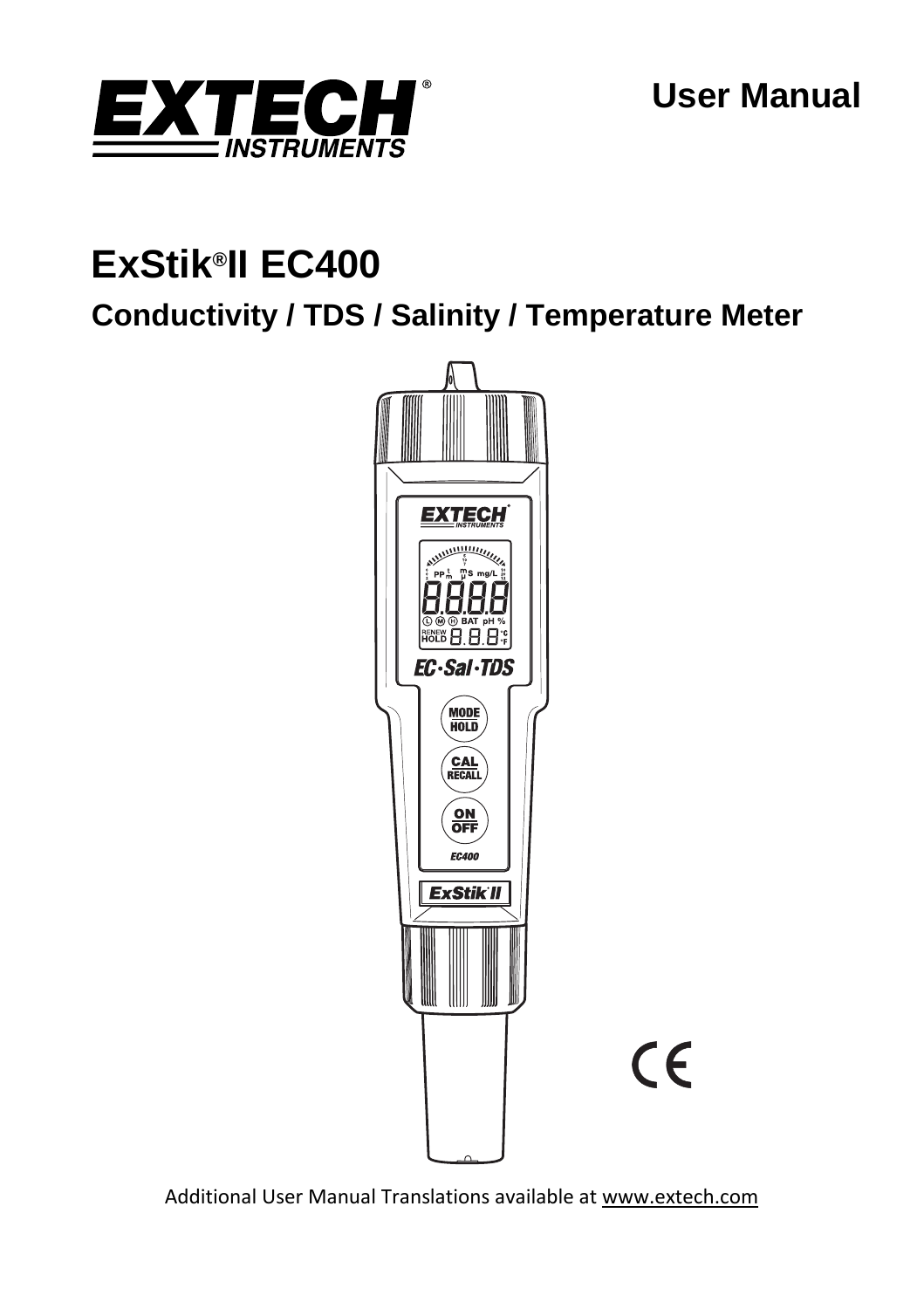### *Introduction*

Congratulations on your purchase of the ExStik®II EC400 Conductivity/Total Dissolved Solids (TDS) / Salinity / Temperature meter. With the EC400's dynamic cell-constant technology it is possible to measure a wide range of Conductivity, TDS, and Salinity with the same electrode. Careful use and maintenance will provide years of reliable service.

# *Powering the ExStik*®*II*

The ExStik®II uses four (4) CR2032 Lithium Ion Batteries (included). If the batteries are weak, the 'BAT' indicator appears on the LCD. Press the ON/OFF key to turn the ExStik®II on or off. The auto power off feature shuts the ExStik®II off automatically after 10 minutes of inactivity to preserve battery life.

# *Getting Started*

- Remove the cap from the bottom of the ExStik®II to expose the conductivity electrode.
- Before the first use or after storage, rinse the electrode in deionized water and dry.
- For best results, calibrate for conductivity with a standard in the expected range of the sample. For maximum accuracy calibrate from low conductivity value standards to high value standards.
- Store drv.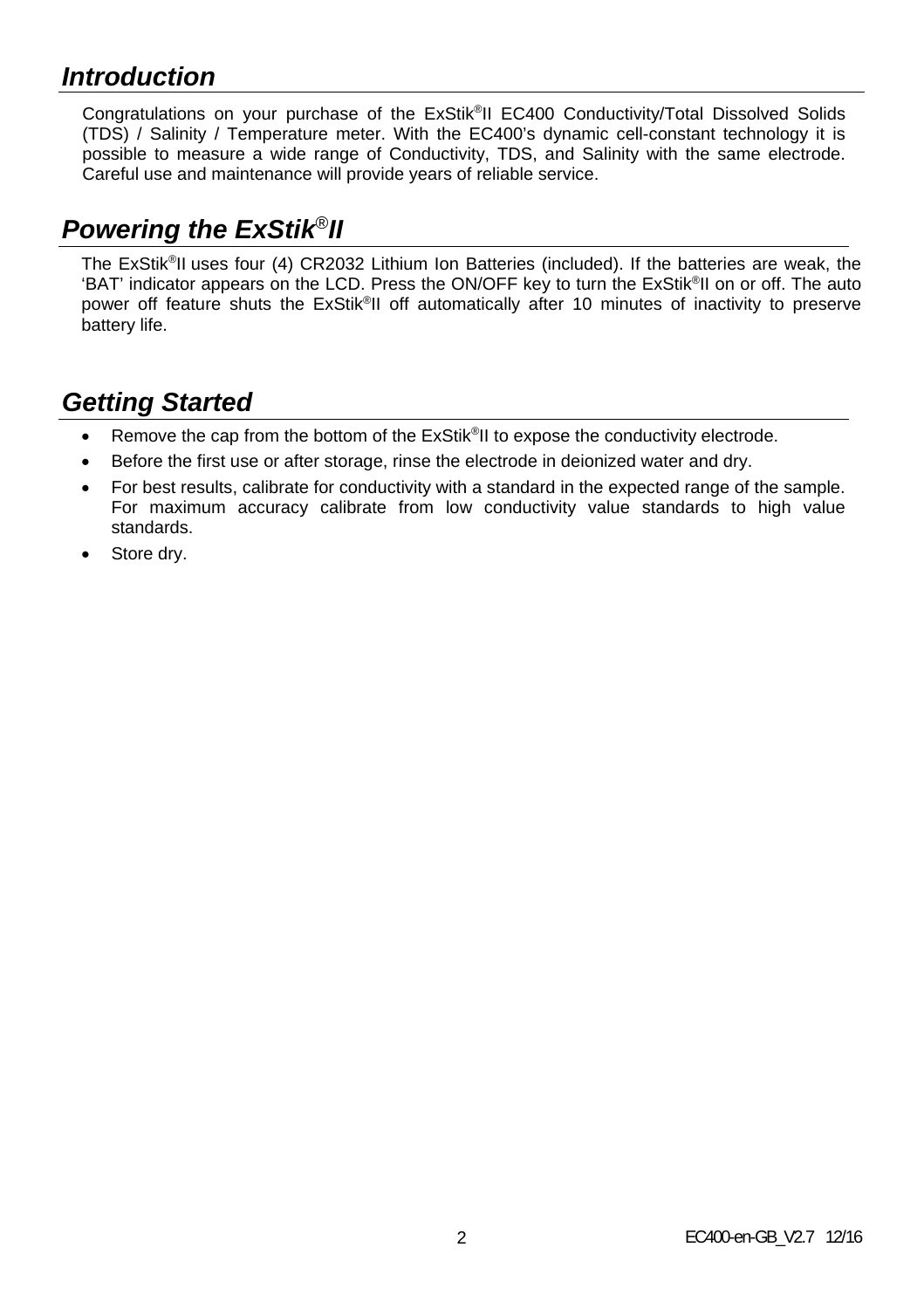# *Meter Description*

### **Front Panel Description**

- 1. Battery compartment
- 2. LCD Display
- 3. MODE/HOLD button (change mode, Hold and store data)
- 4. CAL/RECALL button (calibrate, change temperature units, recall data)
- 5. ON/OFF button
- 6. Electrode Collar
- 7. Electrode



### **LCD Display**

- 1. Bargraph display
- 2. Measurement units
- 3. Main display
- 4. Range calibration and low battery indicators
- 5. Temperature display
- 6. Reading Hold Indicator

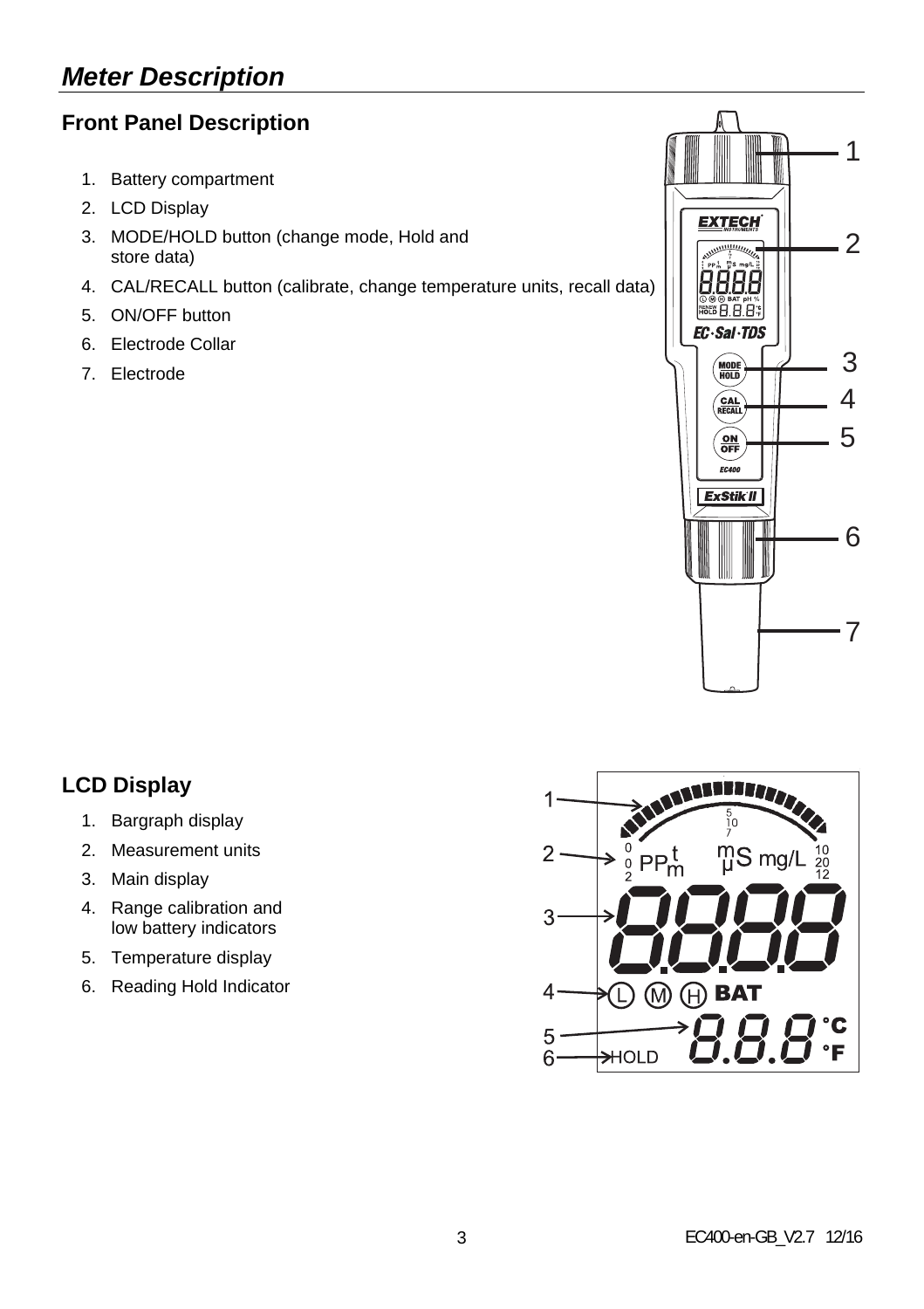### **Sample Preparation:**

1. For Conductivity, TDS or Salinity place the test sample in a sample cup with enough depth (2.5cm minimum) to cover the electrode. Stir the solution to remove any air bubbles.

#### **Measurement:**

- 1. Press the **ON** button. (*BBBB* and then "SELF CAL" will appear in the display during the turn-on diagnostics)
- 2. Depress and hold the **MODE/HOLD** key to scroll to the desired measurement mode.
- 3. Insert the electrode into the sample making sure that the electrodes are completely submersed.
- 4. Slowly stir the solution with the electrode to remove air bubbles.
- 5. The meter will auto-range to the proper range and then display the reading.





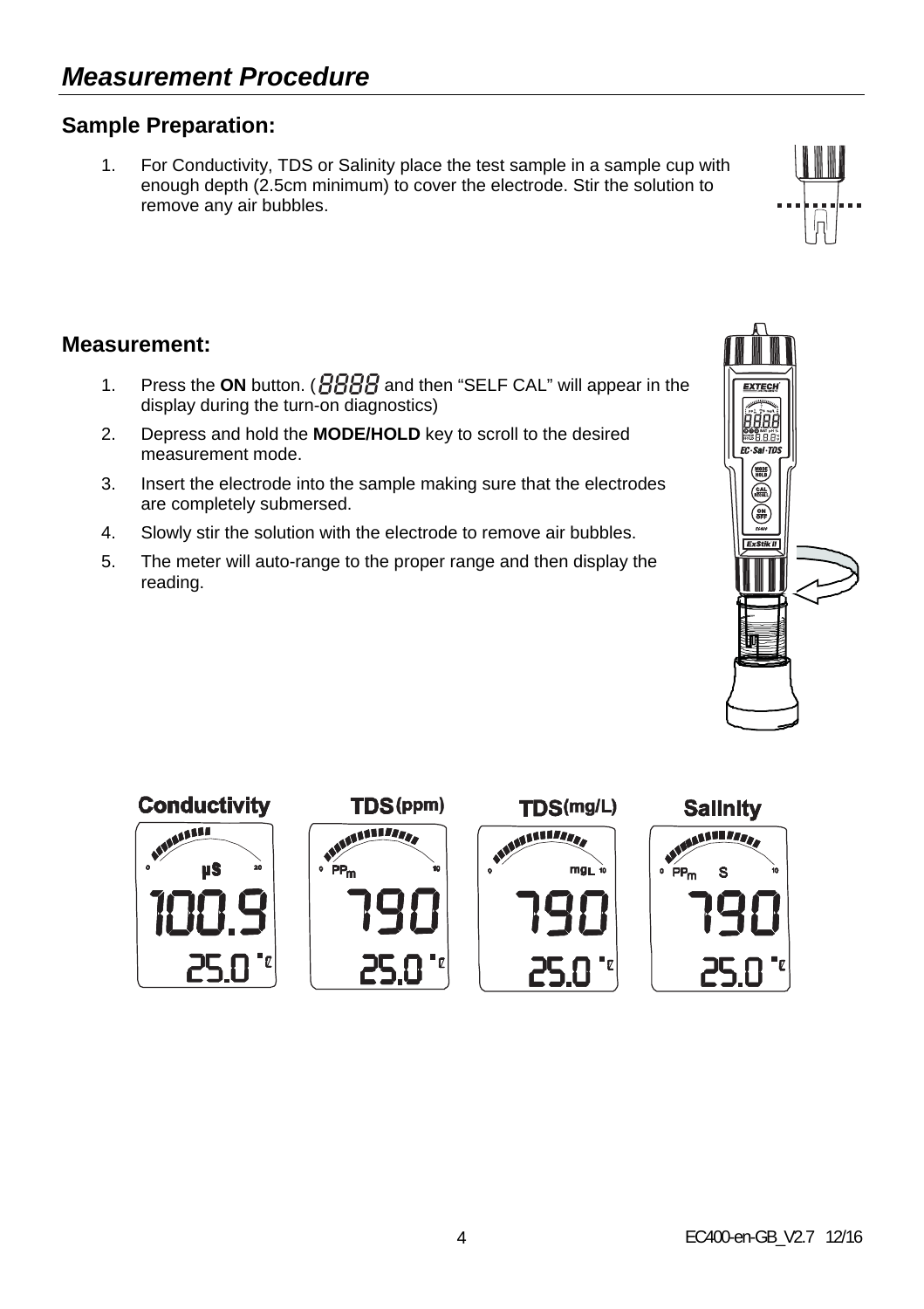#### **Changing Measurement Function**

The meter can be set to measure Conductivity, TDS or Salinity. To change the mode:

- 1. Press and Hold the **MODE/HOLD** button for 2 seconds and the display will begin to scroll through the units.
	- **µS** (Conductivity); **ppm** (TDS); **mg/l** (TDS); **ppm S** (Salinity);

**Note:** The "HOLD" function cannot be on when changing the measurement function. If "HOLD" is displayed in the lower left corner of the display, briefly press the **MODE/HOLD** button to turn it off.

2. When the desired units are displayed, release the **MODE/HOLD** button.

### **TDS Compensation Ratio**

The TDS value is determined by multiplying a conductivity reading by a known ratio factor. The meter allows for selecting a conversion ratio in the range of 0.4 to 1.0. The ratio varies with the application, but is typically set between 0.5 and 0.7.

Note: The stored ratio will briefly appear in the lower temperature display when the meter is first turned on, or when changing measurement function to TDS.

#### **Note: In the Salinity mode the ratio is 0.4 to 0.6 automatic.**

To change the ratio, while in the TDS measurement mode (ppm or mg/l):

- 1. Press and release the **CAL/RECALL** button twice in succession. The stored ratio will appear in the display.
- 2. Press the **MODE/HOLD** button to increase the ratio value in steps of 0.1.
- 3. When the desired ratio is displayed, press and release the **CAL/RECALL** button to store the value and return to the normal mode.
- 4. If no buttons are pressed for 5 seconds, the meter returns to measure mode.

#### **Storing Readings**

- 1. Press the **MODE/HOLD** button to store a reading. The storage location number will be displayed on the lower display, while the main display shows the stored reading. The meter will enter the HOLD mode and the "HOLD" indicator will appear.
- 2. Press the **MODE/HOLD** button again to exit the HOLD mode and return to normal operation.
- 3. If more than 25 readings are stored, previously stored readings (starting with number 1) will be overwritten.



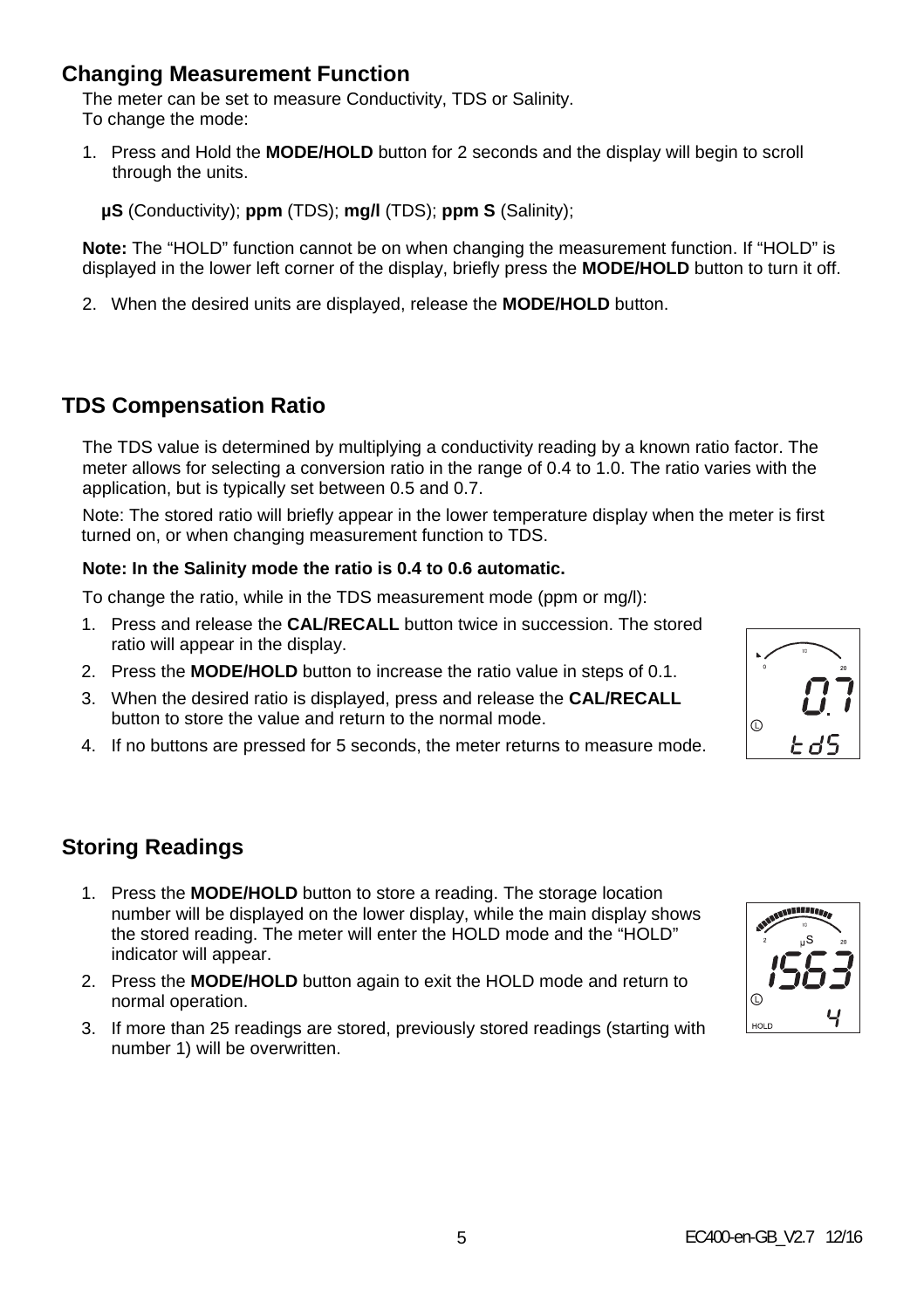### **Recalling Stored Readings**

1. Press the **CAL/RECALL** button and then press the **MODE/HOLD** button. A location number (1 through 25) will briefly appear and then the value stored in that location will appear. The displayed units will flash, indicating that the storage recall mode is active.



- 2. The last stored reading will be displayed first. Pressing and releasing the **MODE/HOLD** button will scroll through the stored readings one at a time. The location number is displayed first, followed by the reading stored in that location.
- 3. To exit the storage mode, press the **CAL/RECALL** button and the meter will return to normal operation, after displaying "End".

#### **Clear Stored Memory**

With the unit on, press and hold ON/OFF for 4 seconds. "**clr**" will be briefly displayed when the memory is cleared.

### **Changing Temperature Units**

To change the displayed temperature units ( $\rm{°C}$  or  $\rm{°F}$ ):

- 1. With the unit OFF, press and hold down the **CAL/RECALL** button.
- 2. With the **CAL/RECALL** button depressed momentarily press the **ON/OFF** button. When "SELF CAL" appears in the display release the **CAL/RECALL** button. The unit will power on with temperature displayed in the new units.

#### **Data Hold Mode**

Press the **MODE/HOLD** button to hold (freeze) a reading in the display. The meter will enter the HOLD mode and the "HOLD" indicator will appear.

Note: This also stores the reading.

Press the **MODE/HOLD** button again to return to normal operation.

#### **Auto Power OFF**

The auto power off feature automatically shuts the meter off after 10 minutes of button inactivity.

#### **Auto Power OFF Disable**

To disable the Auto Power Off feature:

- 1. Turn the unit on
- 2. Press **CAL/RECALL** once (**Quickly**)
- 3. Immediately and simultaneously press the **MODE/HOLD** and **ON/OFF** buttons for approximately 2 seconds, until "**oFF**" is briefly displayed

To disengage this feature, turn the unit off with the **ON/OFF** button. The next time the unit is powered up, Auto Power OFF mode will be engaged again.

#### **Low Battery Indication**

When the batteries become weak the "BAT" icon will appear in the display. Refer to the Maintenance section for battery replacement information.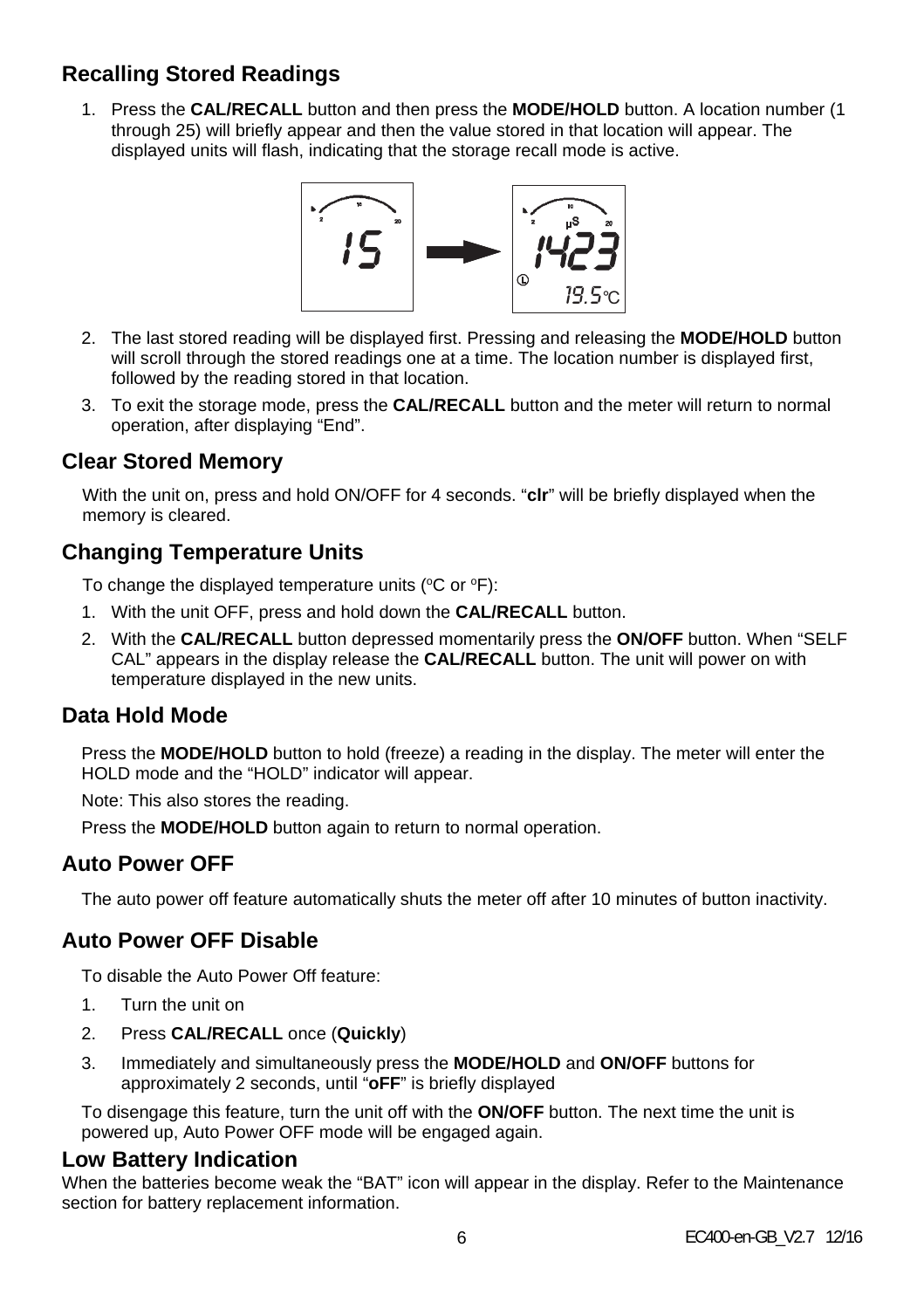### **Measurement and Display Considerations**

- If the unit appears to be locked (display frozen). It is possible that the Data Hold mode has been inadvertently accessed by pressing the **MODE/HOLD** button. ("HOLD" will be displayed in the bottom left of the LCD.) Simply press the MODE button again or turn the meter off and then on.
- For maximum accuracy, allow sufficient time for the temperature of the probe to reach the temperature of the sample before calibrating. This will be indicated by a stable temperature reading on the display.

#### **Reset Calibration Data**

Follow this procedure to clear all calibration data from the meter. Resetting the calibration data may be necessary when new calibration solutions are used or accuracy of measurements is in question.

- 1. Turn off the meter.
- 2. Press and Hold the Cal/Recall and Mode/Hold buttons.
- 3. Momentarily press the On/Off button, as soon as the display comes on, release all 3 buttons.
- 4. The display will show "**dFLt rSt**" (default reset) and all of the calibration data will be erased. If "**dFLt rSt"** does not appear, retry the procedure.
- 5. Proceed to the calibration routine for pH and Conductivity.

#### **Calibration - Conductivity**

Meter accuracy verification should be performed on a periodic basis. Once per month is the recommended cycle for normal use. If calibration is required, a conductivity standardizing solution must be obtained. The meter can be calibrated in any or all of the three ranges. Standardizing solutions of 84µS/cm, 1413µS/cm or 12.88mS/cm (12,880µS/cm) are used for the automatic calibration recognition procedure. No other calibration values are permitted.

Calibration is always done in conductivity mode. Since salinity and TDS values are calculated from conductivity values, this procedure also calibrates the salinity and TDS ranges.

- 1. Fill a sample cup with the standardizing solution.
- 2. Turn the meter ON and insert the electrode into the solution. Tap or move the electrode in the sample to dislodge any air bubbles.
- 3. Press and hold the **CAL/RECALL** button (approximately 2 seconds) until "CAL" appears in the lower (temp) display. The main display will start flashing.
- 4. The meter will automatically recognize and calibrate to the standardizing solution. The display will briefly indicate "SA", "End" and then return to the measurement mode after a calibration. Note: The "SA" will not appear if the calibration fails.
- 5. The "range calibrated" symbol will appear in the display for each range that is calibrated during that power on cycle.

Low range, 84µS/cm



Medium range, 1413µS/cm

High range, 12.88mS/cm (12,880µS/cm)

Note: Each time the calibration mode is entered all calibration symbols on the display are cleared, but only the calibration data for the currently calibrated range is replaced. The other two ranges keep the existing calibration data, just the symbols are removed. Calibration of all three ranges must be performed during one power on period for all three range calibration symbols to appear.

#### See **Reset Calibration Data** to clear all calibration data from the meter.

Note: The meter allows for a 1, 2 or 3 point calibration. If calibration is done for more than one point the lowest value standard should be done first to obtain the best accuracy.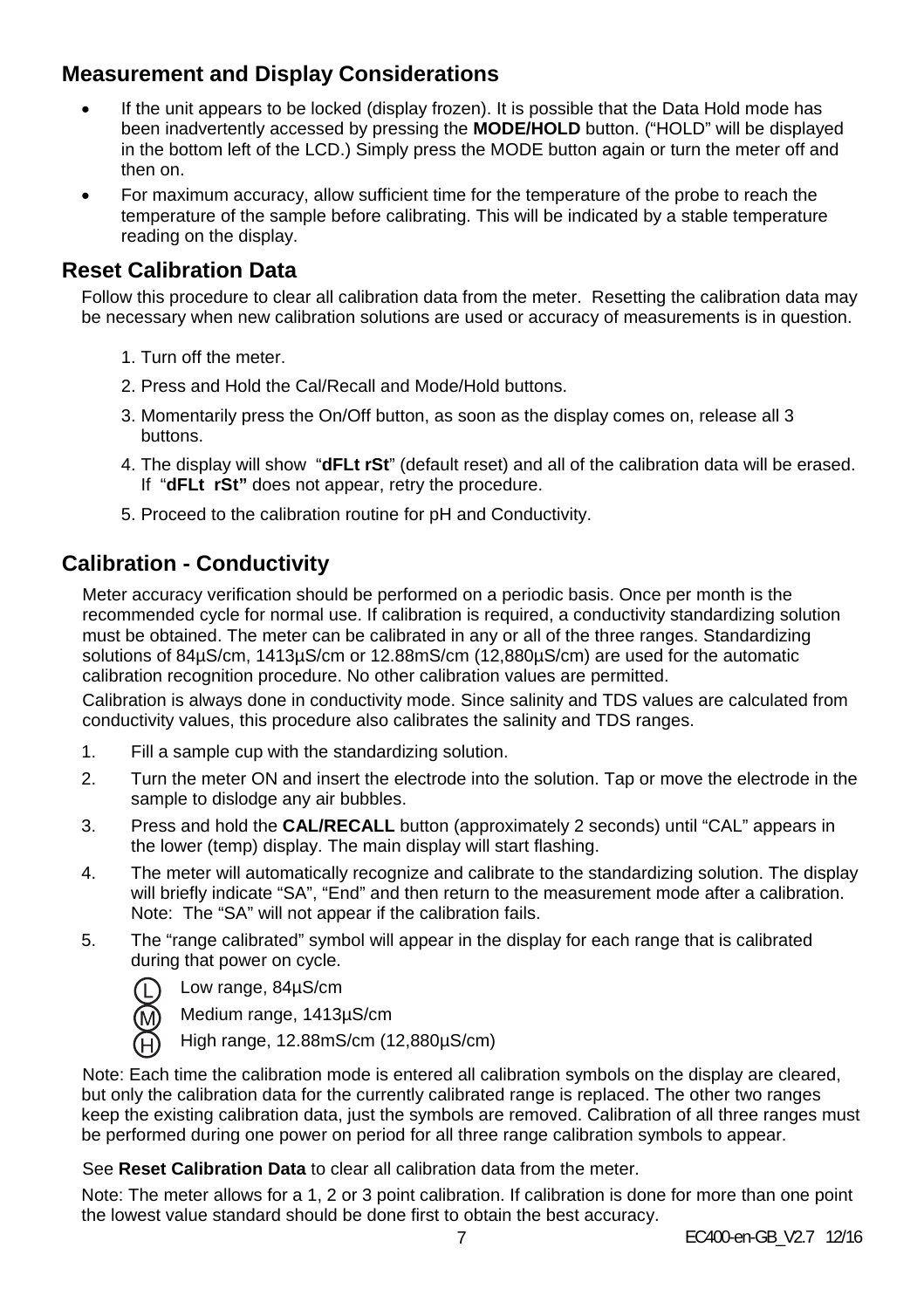# *Considerations and Techniques*

- Do not touch the inner surfaces of the conductivity electrodes. Touching the surface of the platinized electodes may damage and reduce the life of the probe.
- Store the electrode dry, in the storage cap.
- Always rinse the electrode in de-ionized water between measurements to avoid cross contamination of the sample. Double rinsing is recommended when high accuracy is required.

## *Operational Matrix*

| Function /<br><b>Resulting</b><br>Action | Power<br><b>Status</b> | Mode<br><b>Setting</b> | <b>Required Key Press Sequence</b>                                                                                                                         |
|------------------------------------------|------------------------|------------------------|------------------------------------------------------------------------------------------------------------------------------------------------------------|
| On/Off                                   | On or<br>Off           | Any                    | Momentary press of the ON/OFF key                                                                                                                          |
| Calibration                              | On                     | Conductivity           | Press & hold CAL/RECALL key for 2<br>seconds, until it enters CAL function                                                                                 |
| Store<br>Reading                         | On                     | Any measure<br>mode    | Momentary press of the MODE/HOLD key                                                                                                                       |
| <b>Hold Release</b>                      | On                     | While In Hold<br>Mode  | Momentary press of the MODE/HOLD key                                                                                                                       |
| Enter<br>Memory<br>Retrieval             | On                     | Any measure<br>mode    | Momentary press of the CAL/RECALL key<br>followed by a momentary press of the<br>MODE/HOLD key (Within 4 seconds)                                          |
| <b>Scroll Stored</b><br>Readings         | On                     | Memory<br>Recall       | Momentary press of the MODE/HOLD key<br>(Displays "last in first out")                                                                                     |
| <b>Exit Memory</b><br>Retrieval          | On                     | Memory<br>Recall       | Momentary press of the CAL/RECALL key                                                                                                                      |
| <b>Clear Stored</b><br>Memory            | On                     | Any Measure<br>Mode    | Press and hold the ON/OFF key for 4<br>seconds, until "clr" is displayed.                                                                                  |
| Change<br>Measurement<br>Mode            | On                     | Any                    | Press and hold the MODE/HOLD key for at<br>least 2 seconds (the modes will scroll by<br>until the key is released)                                         |
| Enter<br>Cond/TDS<br>Ratio               | On                     | TDS (ppm or<br>mg/l)   | Press and release the CAL/RECALL key<br>twice in quick succession                                                                                          |
| Change<br>Cond/TDS<br>Ratio              | On                     | TDS ratio              | Momentary press of the MODE/HOLD key<br>(each key press increases the ratio by 0.1,<br>the value cycles from $0.4 - 1.0$ )                                 |
| Exit<br>Cond/TDS<br>Ratio                | On                     | TDS ratio              | Momentary press of the CAL/RECALL key                                                                                                                      |
| Change<br>Temperature<br><b>Units</b>    | Off                    | $n/a$ (off<br>mode)    | Press and hold the CAL/RECALL key then<br>momentarily press the On/Off key. Release<br>the CAL/RECALL key after the "SELF CAL"<br>lights                   |
| Override<br>Auto Power<br>Off            | On                     | Any measure<br>mode    | Momentarily press the Cal Key then<br>simultaneously press and hold the ON/OFF<br>& MODE/HOLD key for approximately 2<br>seconds, until "oFF" is displayed |
| Default Reset                            | OFF                    | n/a                    | Simultaneously press ON/OFF,<br>CAL/RECALL and MODE/HOLD<br>momentarily. "dFLt" will be displayed.                                                         |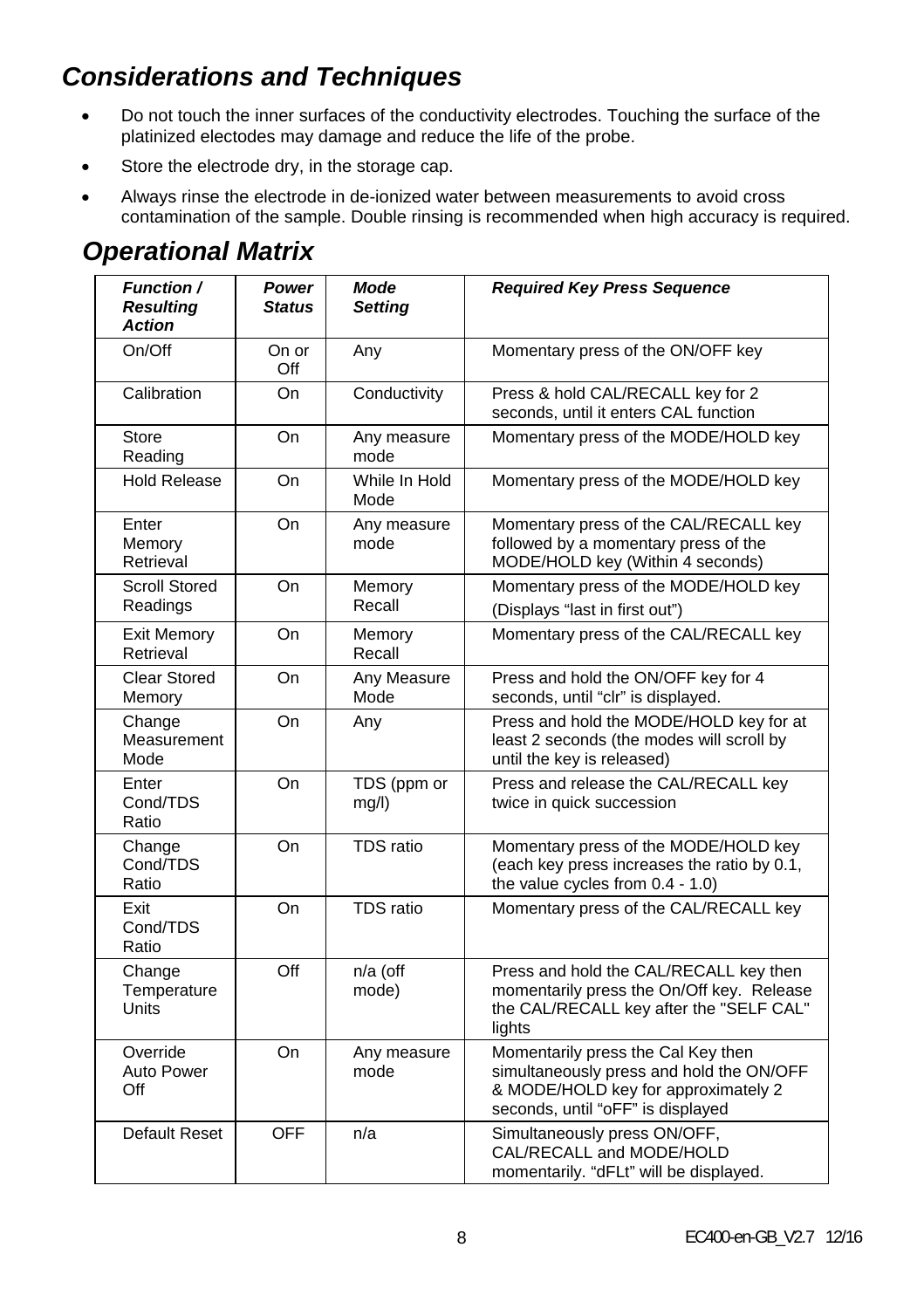# *Specifications*

| Display                       | 2000 count LCD with Bargraph                                                          |  |  |
|-------------------------------|---------------------------------------------------------------------------------------|--|--|
| Conductivity ranges           | 0 to $199.9\mu$ S/cm<br>200 to 1999µS/cm<br>2.00 to 19.99mS/cm                        |  |  |
| TDS ranges                    | 0 to 99.9ppm or mg/L                                                                  |  |  |
| (Variable ratio)              | 100 to 999ppm or mg/L<br>1.00 to 9.99ppt or g/L                                       |  |  |
| Salinity range                | 0 to 99.9ppm                                                                          |  |  |
|                               | 100 to 999ppm<br>1.00 to 9.99ppt                                                      |  |  |
| <b>TDS Ratio</b>              | 0.4 to 1.0 adjustable                                                                 |  |  |
| <b>Salinity Ratio</b>         | 0.4 to 0.6 automatic                                                                  |  |  |
| Conductivity ATC              | 2.0% per $°C$                                                                         |  |  |
| <b>Conductivity ATC Range</b> | $0.0^{\circ}$ C to 60.0°C (32.0°F to 140°F)                                           |  |  |
| <b>Temperature Range</b>      | 0.0°C to 65.0°C (32.0°F to 149°F)                                                     |  |  |
| <b>Temperature Resolution</b> | 0.1 up to 99.9, 1 > 100                                                               |  |  |
| <b>Temperature Accuracy</b>   | $\pm$ 1°C; 1.8°F (from 0 to 50°C; 32 to 122°F)                                        |  |  |
|                               | $\pm 3^{\circ}$ C; 5.4°F (from 50 to 65°C; 122 to 149°F)                              |  |  |
| Accuracy                      | Conductivity: ±2% full scale<br>TDS: $\pm 2\%$ full scale<br>Salinity: ±2% full scale |  |  |
| <b>Measurement Memory</b>     | 25 tagged (numbered) readings                                                         |  |  |
| Low battery indication        | 'BAT' appears on the LCD                                                              |  |  |
| Power                         | Four (4) CR2032 Lithium Ion Batteries                                                 |  |  |
| Auto power off                | After 10 minutes (override available)                                                 |  |  |
| Operating conditions          | -5°C to 50°C (23°F to 122°F)                                                          |  |  |
| <b>Dimensions</b>             | 40 x 187 x 40 mm (1.6 x 7.4 x 1.6")                                                   |  |  |
| Weight                        | 87 g (3.1 oz)                                                                         |  |  |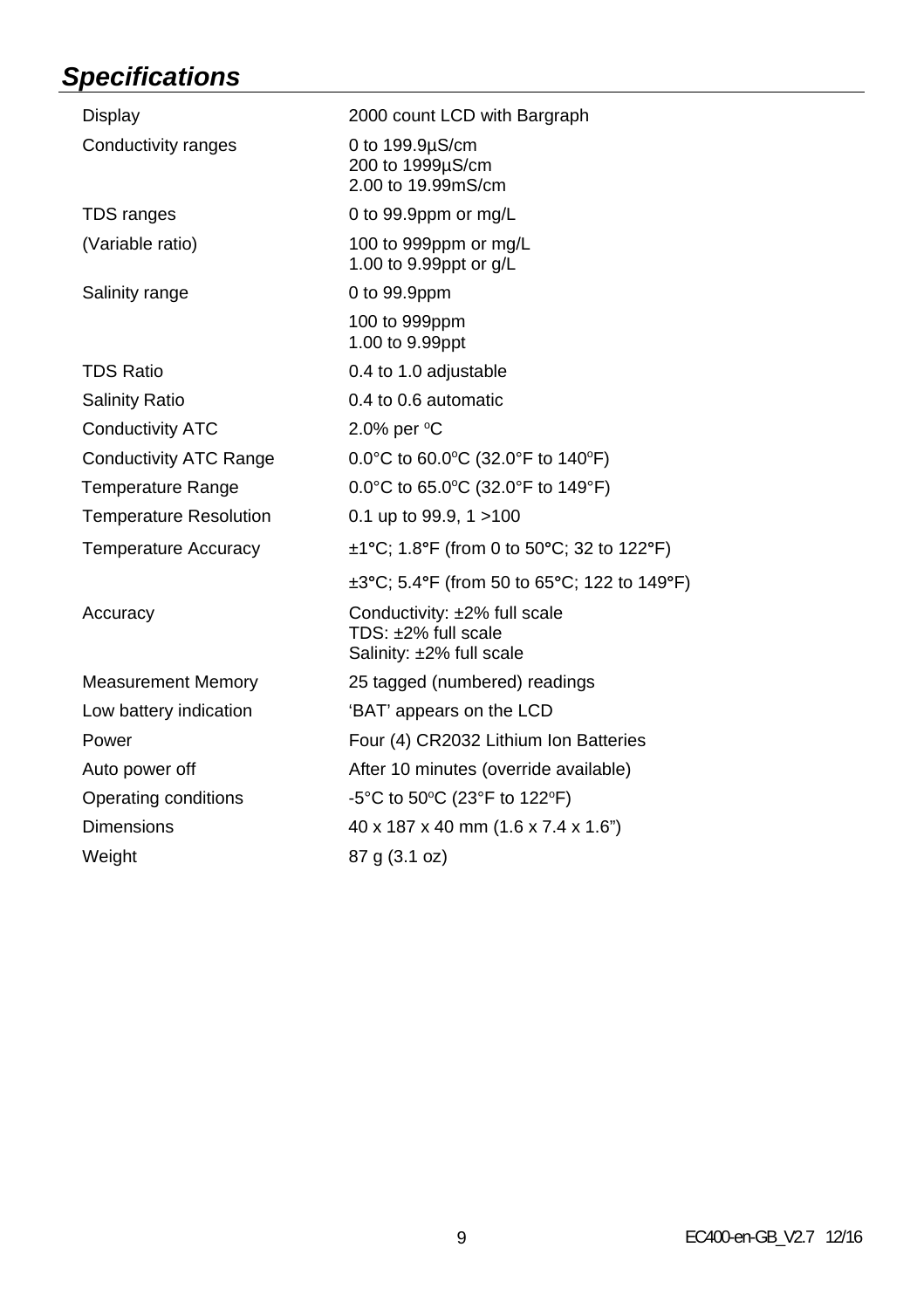# *Maintenance*

#### **Battery Replacement**

- 1. Twist off the battery compartment cap.
- 2. Holding the battery housing in place with a finger, pull out the battery carrier using the two small tabs.
- 3. Replace the four (4) CR2032 batteries observing polarity.
- 4. Replace the battery compartment cap







Never dispose of used batteries or rechargeable batteries in household waste. As consumers, users are legally required to take used batteries to appropriate collection sites, the retail store where the batteries were purchased, or wherever batteries are sold. **Disposal:** Do not dispose of this instrument in household waste. The user is obligated to take end-of-life devices to a designated collection point for the disposal of electrical and electronic equipment.

#### **Electrode Replacement**

- 1. To remove an electrode, unscrew and completely remove the electrode collar (turn the collar counter-clockwise to remove).
- 2. Gently rock the electrode from side to side, pulling it downwards, until it disconnects from the meter.
- 3. To attach an electrode, carefully plug the electrode into the meter socket (note that the electrode connector is keyed, ensuring proper connection).
- 4. Tighten the electrode collar firmly enough to make a good seal (a rubber gasket seals the electrode with the meter).